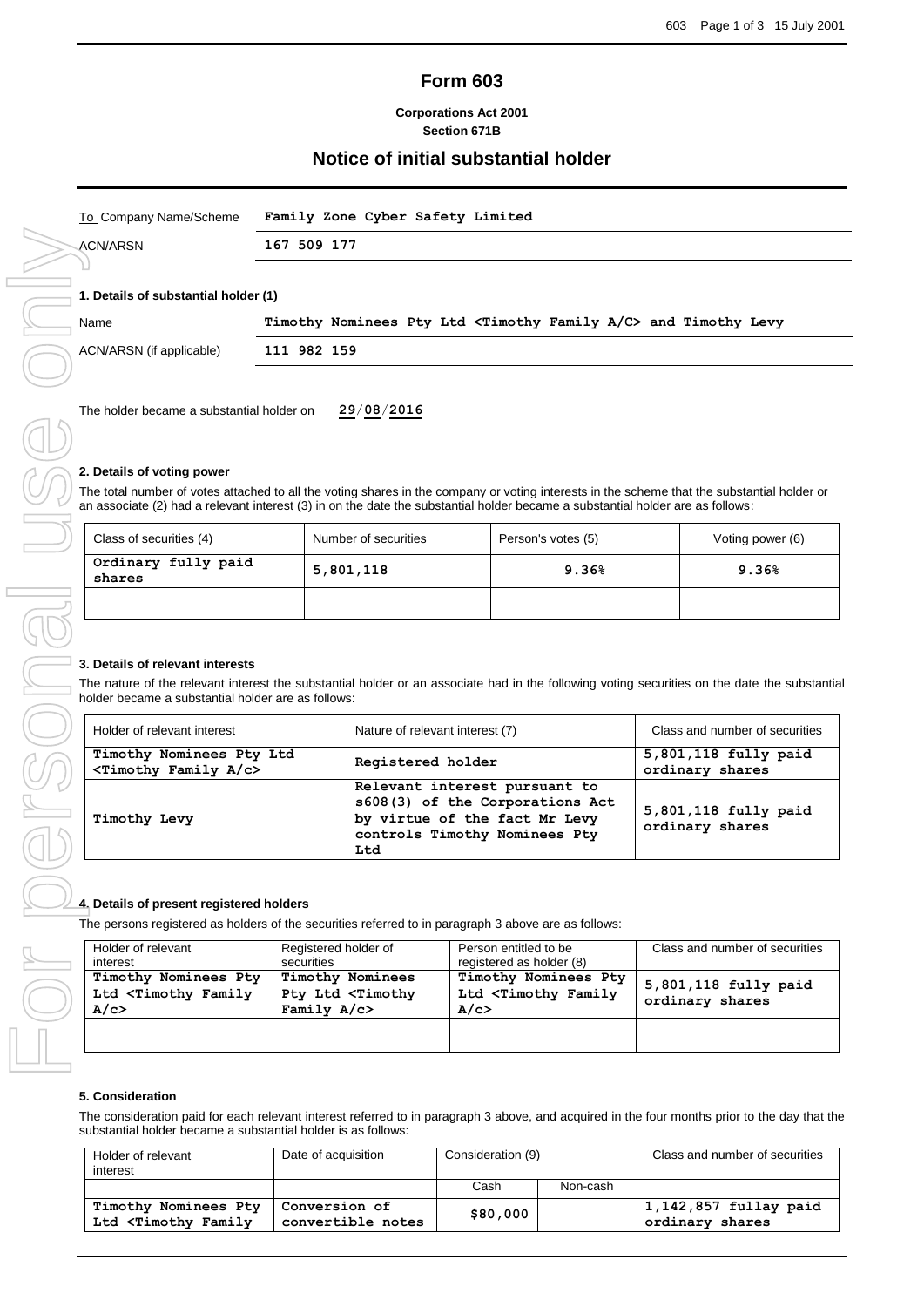| A/c | on 23/08/2016 |  |  |
|-----|---------------|--|--|
|     |               |  |  |

#### **6. Associates**

The reasons the persons named in paragraph 3 above are associates of the substantial holder are as follows:

| Name and ACN/ARSN (if applicable) | Nature of association |
|-----------------------------------|-----------------------|
| DN/A                              |                       |
|                                   |                       |

#### **7. Addresses**

The addresses of persons named in this form are as follows:

| Name                                                  | Address                         |
|-------------------------------------------------------|---------------------------------|
| Timothy Nominees Pty Ltd<br>$\tau$ imothy Family A/c> | 175 Heytesbury Road, Subiaco WA |
| Timothy Levy                                          | 175 Heytesbury Road, Subiaco WA |

### **Signature**

| print name | Tim Levy | capacity | Director   |
|------------|----------|----------|------------|
| sign here  |          | date     | 29/08/2016 |
|            |          |          |            |

#### **DIRECTIONS**

**DIRECTIONS**<br>
If there are a number of substantial holders with similar or related relevant interests (eg. a corporation and its related corporations, or the<br>
manager and trustee of an equity trust), the names could be inc manager and trustee of an equity trust), the names could be included in an annexure to the form. If the relevant interests of a group of persons are essentially similar, they may be referred to throughout the form as a specifically named group if the membership of each group, with the names and addresses of members is clearly set out in paragraph 7 of the form.

- See the definition of "associate" in section 9 of the Corporations Act 2001.
- See the definition of "relevant interest" in sections 608 and 671B(7) of the Corporations Act 2001.
- The voting shares of a company constitute one class unless divided into separate classes.

The total number of votes attached to all the voting shares in the company or voting interests in the scheme (if any) that the person or an associate has a relevant interest in.

(6) The person's votes divided by the total votes in the body corporate or scheme multiplied by 100.

Include details of:

- (a) any relevant agreement or other circumstances by which the relevant interest was acquired. If subsection 671B(4) applies, a copy of any document setting out the terms of any relevant agreement, and a statement by the person giving full and accurate details of any contract, scheme or arrangement, must accompany this form, together with a written statement certifying this contract, scheme or arrangement; and
- (b) any qualification of the power of a person to exercise, control the exercise of, or influence the exercise of, the voting powers or disposal of the securities to which the relevant interest relates (indicating clearly the particular securities to which the qualification applies).

See the definition of "relevant agreement" in section 9 of the Corporations Act 2001.

- (8) If the substantial holder is unable to determine the identity of the person ( eg. if the relevant interest arises because of an option) write "unknown".
- (9) Details of the consideration must include any and all benefits, money and other, that any person from whom a relevant interest was acquired has, or may, become entitled to receive in relation to that acquisition. Details must be included even if the benefit is conditional on the happening or not of a contingency. Details must be included of any benefit paid on behalf of the substantial holder or its associate in